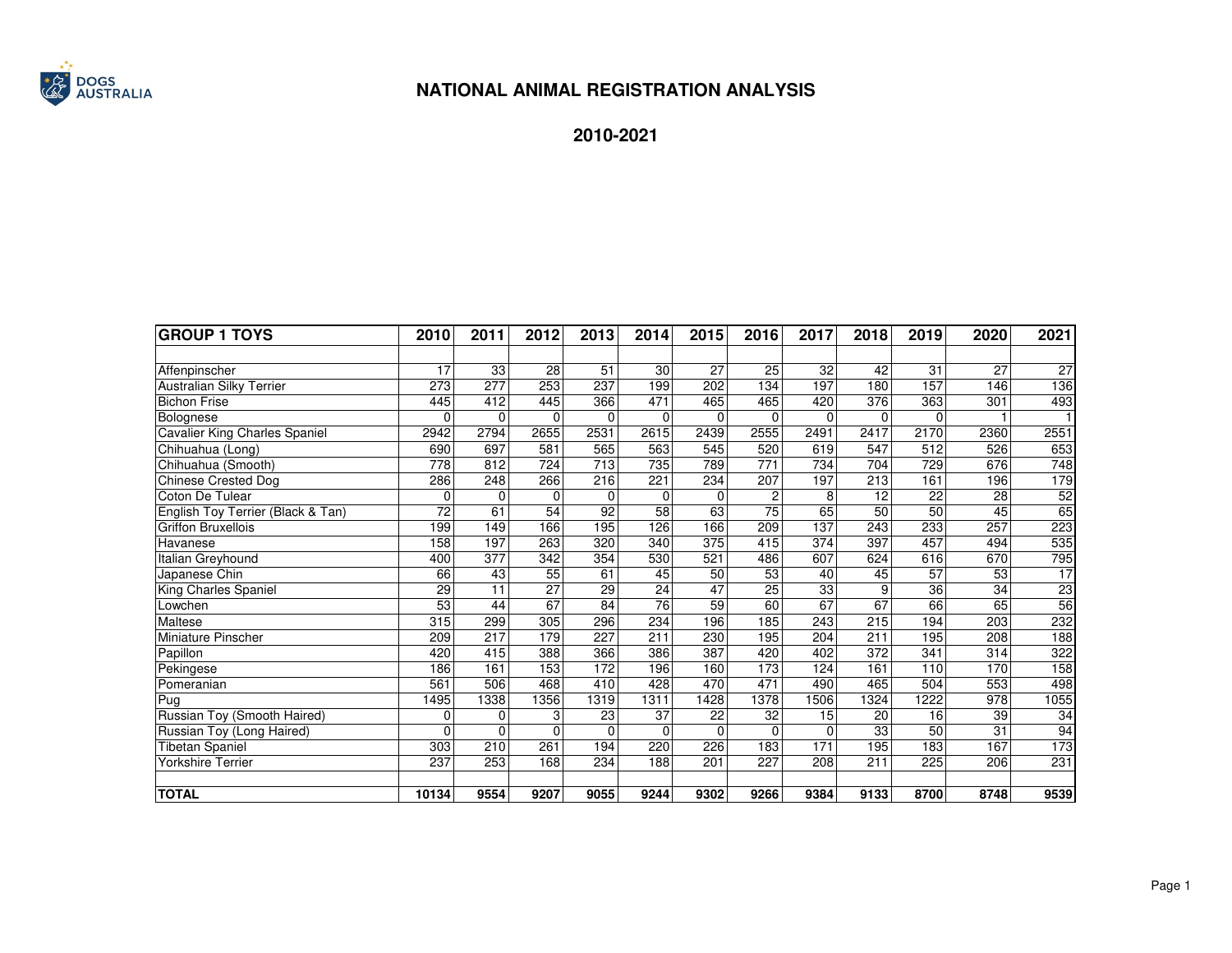

| <b>GROUP 2</b><br><b>TERRIERS</b> | 2010            | 2011           | 2012            | 2013             | 2014                    | 2015            | 2016            | 2017            | 2018            | 2019            | 2020            | 2021            |
|-----------------------------------|-----------------|----------------|-----------------|------------------|-------------------------|-----------------|-----------------|-----------------|-----------------|-----------------|-----------------|-----------------|
|                                   |                 |                |                 |                  |                         |                 |                 |                 |                 |                 |                 |                 |
| <b>Airedale Terrier</b>           | 269             | 203            | 214             | 235              | 308                     | 281             | 292             | 328             | 323             | 364             | 242             | 360             |
| American Hairless Terrier         | $\mathbf 0$     | $\Omega$       | $\mathbf 0$     | $\mathbf 0$      | $\overline{0}$          | $\Omega$        | $\Omega$        | 4               |                 | 5               | $\Omega$        | 10              |
| American Staffordshire Terrier    | 1625            | 2015           | 1786            | 2337             | 2112                    | 2194            | 1793            | 1746            | 1779            | 1484            | 1633            | 1735            |
| <b>Australian Terrier</b>         | 272             | 247            | 308             | 277              | 396                     | 290             | 302             | 311             | 332             | 276             | 414             | 341             |
| <b>Bedlington Terrier</b>         | 52              | 48             | 36              | 27               | $\overline{31}$         | 50              | 35              | 40              | 55              | 48              | 45              | 53              |
| <b>Border Terrier</b>             | 217             | 175            | 196             | 200              | 219                     | 191             | 237             | 158             | 181             | 193             | 182             | 216             |
| <b>Bull Terrier</b>               | 977             | 1065           | 1134            | 990              | 1127                    | 1039            | 1027            | 922             | 890             | 703             | 569             | 684             |
| <b>Bull Terrier (Miniature)</b>   | 314             | 280            | 351             | 334              | 423                     | 363             | 387             | 339             | 421             | 405             | 368             | 407             |
| <b>Cairn Terrier</b>              | 380             | 273            | 316             | 270              | 308                     | 227             | 232             | 219             | 222             | 274             | 258             | 281             |
| <b>Cesky Terrier</b>              | 4               | 5              | 6               | $\mathbf 0$      | $\Omega$                | $\Omega$        | $\overline{7}$  | 5               | 0               | 5               | $\Omega$        | $\overline{8}$  |
| <b>Dandie Dinmont Terrier</b>     | 13              | 14             | 13              | 13               | 10                      | 8               | $\overline{2}$  | 15              | 6               |                 | 16              | 12              |
| Fox Terrier (Smooth)              | 264             | 251            | 240             | 276              | 289                     | 259             | 267             | 275             | 229             | 260             | 217             | 218             |
| Fox Terrier (Wire)                | 67              | 43             | 44              | 50               | 46                      | 47              | 65              | 53              | 52              | 43              | 78              | 46              |
| <b>German Hunting Terrier</b>     | 12              | 15             | $\overline{27}$ | $\overline{24}$  | 29                      | $\overline{22}$ | 26              | 12              | 31              | $\Omega$        | 16              | $\overline{0}$  |
| Glen of Imaal Terrier             | $\mathbf 0$     | $\overline{2}$ | 6               | 3                | $\overline{2}$          | 9               | $\overline{7}$  | 8               | 5               | $\Omega$        | $\mathbf 0$     | 6               |
| <b>Irish Terrier</b>              | $\overline{77}$ | 75             | 84              | 67               | 104                     | 118             | 92              | $\overline{42}$ | 107             | 87              | $\overline{72}$ | 122             |
| Jack Russell Terrier              | 917             | 837            | 903             | 848              | 777                     | 756             | 810             | 837             | 787             | 831             | 849             | 874             |
| Kerry Blue Terrier                | 6               | 50             | 34              | 25               | 44                      | 51              | $\overline{28}$ | 40              | 25              | 36              | $\overline{28}$ | 39              |
| <b>Lakeland Terrier</b>           | $\overline{57}$ | 50             | $\overline{78}$ | 56               | $\overline{77}$         | 58              | 54              | 61              | 61              | 50              | $\overline{55}$ | 40              |
| <b>Manchester Terrier</b>         | 56              | 26             | $\overline{42}$ | 15               | 52                      | 34              | 43              | 44              | 24              | 22              | 21              | 64              |
| <b>Norfolk Terrier</b>            | 17              | 15             | 16              | $\overline{7}$   | $\overline{\mathbf{4}}$ | 12              | $\overline{19}$ | 16              | $\overline{13}$ | 10              | $\overline{22}$ | 21              |
| Norwich Terrier                   | 23              | 24             | $\overline{20}$ | $6\overline{6}$  | 21                      | 15              | 15              | $\overline{18}$ | 12              | 13              | 19              | 14              |
| Parson Russell Terrier            | 14              | 23             | 24              | $\overline{22}$  | 47                      | $\overline{24}$ | 27              | 30              | $\overline{25}$ | 35              | 24              | 50              |
| Scottish Terrier                  | 159             | 127            | 139             | 170              | 147                     | 213             | 178             | 221             | 188             | 178             | 220             | 223             |
| Sealyham Terrier                  | $\overline{17}$ | 20             | 10              | 10               | $\overline{\mathbf{4}}$ | 9               | 13              |                 | 13              | 15              | 11              | $\frac{20}{14}$ |
| <b>Skye Terrier</b>               | $\overline{21}$ | $\overline{8}$ | 27              | 14               | 14                      | $\overline{21}$ | $\overline{7}$  | 25              | 31              | $\overline{21}$ | $\overline{20}$ |                 |
| Soft Coated Wheaten Terrier       | $\overline{82}$ | 70             | 93              | 90               | 115                     | 94              | 107             | 114             | 147             | 130             | 154             | 161             |
| <b>Staffordshire Bull Terrier</b> | 4695            | 4483           | 4639            | 4539             | 4835                    | 4869            | 4873            | 4356            | 4401            | 4216            | 4515            | 5022            |
| Tenterfield Terrier               | 262             | 265            | 233             | 278              | 329                     | 350             | 355             | 368             | 511             | 443             | 505             | 615             |
| <b>Welsh Terrier</b>              | 9               | 45             | 34              | $\overline{13}$  | $\overline{32}$         | $\overline{21}$ | 45              | 40              | $\overline{26}$ | 51              | 39              | 23              |
| West Highland White Terrier       | 892             | 916            | 811             | $\overline{816}$ | 947                     | 814             | 918             | 849             | 935             | 979             | 934             | 1064            |
| <b>TOTAL</b>                      | 11770           | 11670          | 11864           | 12012            | 12849                   | 12439           | 12263           | 11503           | 11833           | 11184           | 11526           | 12743           |
|                                   |                 |                |                 |                  |                         |                 |                 |                 |                 |                 |                 |                 |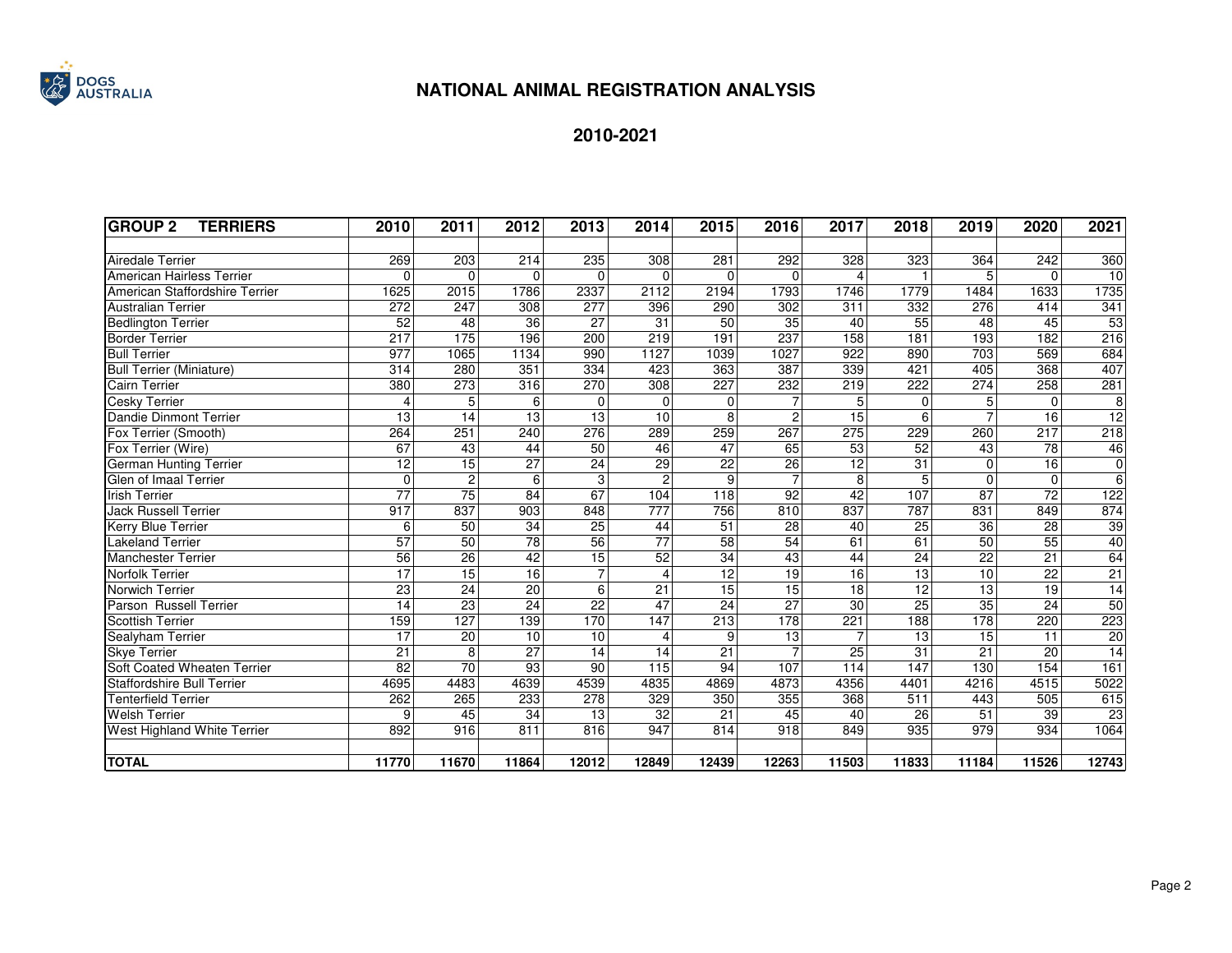

| <b>GROUP 3 GUNDOGS</b>              | 2010            | 2011            | 2012            | 2013              | 2014            | 2015            | 2016           | 2017            | 2018             | 2019             | 2020                      | 2021           |
|-------------------------------------|-----------------|-----------------|-----------------|-------------------|-----------------|-----------------|----------------|-----------------|------------------|------------------|---------------------------|----------------|
|                                     |                 |                 |                 |                   |                 |                 |                |                 |                  |                  |                           |                |
| Bracco Italiano                     | $\Omega$        | 3               | $\Omega$        | 8                 | $\mathbf{1}$    | 18              | 6              | 23              | 9                | 25               | 24                        | 22             |
| <b>Brittany</b>                     | 85              | 128             | 120             | 176               | 134             | 162             | 147            | 144             | 170              | 164              | 197                       | 217            |
| Chesapeake Bay Retriever            | 44              | 9               | 45              | 15                | 43              | 35              | 50             | 23              | 55               | 43               | 57                        | 63             |
| <b>Clumber Spaniel</b>              | $\overline{37}$ | 16              | 13              | 42                | 34              | 18              | 23             | 21              | 21               | 30               | 24                        | 23             |
| <b>Cocker Spaniel</b>               | 1489            | 1269            | 1406            | 1364              | 1561            | 1358            | 1558           | 1503            | 1439             | 1520             | 1649                      | 1727           |
| Cocker Spaniel (American)           | 115             | 97              | 56              | 94                | 70              | 93              | 85             | 80              | 81               | 86               | 89                        | 68             |
| <b>Curly Coated Retriever</b>       | 101             | 128             | $\overline{87}$ | 89                | 101             | 108             | 111            | 109             | $\overline{97}$  | 126              | 66                        | 84             |
| <b>English Setter</b>               | 52              | $\overline{32}$ | 56              | $\overline{56}$   | 55              | 66              | 69             | 50              | 91               | 70               | 93                        | 67             |
| English Springer Spaniel            | 382             | 391             | 384             | 542               | 516             | 479             | 475            | 438             | 483              | $\overline{377}$ | $\overline{518}$          | 551            |
| <b>Field Spaniel</b>                | $\overline{19}$ | 9               | 20              | $\overline{7}$    | 20              | $\overline{24}$ | 18             | $\overline{30}$ | $\overline{23}$  | 40               | $\mathbf{2}^{\mathsf{I}}$ | 24             |
| <b>Flat Coated Retriever</b>        | 113             | 106             | 96              | 86                | 70              | 82              | 79             | 49              | 81               | 94               | $\overline{77}$           | 76             |
| German Shorthaired Pointer          | 738             | 698             | 661             | 746               | 801             | 848             | 930            | 812             | 1030             | 878              | 995                       | 1393           |
| German Wirehaired Pointer           | 53              | $\overline{98}$ | 48              | 115               | 94              | $\overline{75}$ | 90             | 107             | 119              | 94               | 90                        | 82             |
| Golden Retriever                    | 2680            | 2553            | 2876            | 2837              | 2925            | 2836            | 2955           | 3150            | 3028             | 3199             | 3836                      | 4422           |
| Gordon Setter                       | 55              | 42              | 101             | 55                | 36              | 67              | 18             | 49              | 34               | 81               | 10                        | 36             |
| Hungarian Vizsla                    | 428             | 498             | 522             | 455               | 570             | 594             | 674            | 597             | 594              | 645              | 677                       | 816            |
| Hungarian Wirehaired Vizsla         | 18              | $\overline{20}$ | $\overline{15}$ | 8                 | $\Omega$        | 9               | 6              | 8               | 3                | $\overline{35}$  | 26                        | $\frac{72}{9}$ |
| Irish Red & White Setter            | 9               | $\overline{12}$ | 10              | $6\overline{6}$   | $\overline{28}$ | 26              | $\overline{7}$ | $\overline{19}$ | $\overline{22}$  | 6                | 15                        |                |
| <b>Irish Setter</b>                 | 198             | 175             | 191             | $\frac{147}{147}$ | 151             | 152             | 140            | 183             | 140              | 158              | 182                       | 211            |
| <b>Irish Water Spaniel</b>          | 8               | 12              | 8               | 3                 | $\mathbf{1}$    | $\overline{10}$ | 26             |                 | 13               | $\overline{7}$   | 14                        | $\frac{24}{7}$ |
| Italian Spinone                     | $\Omega$        |                 | 8               |                   | $\mathbf{1}$    |                 | 20             |                 | 9                | 5                | 14                        |                |
| Labrador Retriever                  | 4338            | 4419            | 4711            | 4881              | 5244            | 5116            | 5173           | 5330            | 5643             | 5239             | 5722                      | 6479           |
| Lagotto Romagnolo                   | 148             | 201             | 260             | 302               | 311             | 296             | 453            | 325             | 401              | 438              | 406                       | 476            |
| Large Munsterlander                 | 16              | 9               | 18              |                   | 21              | 12              | 12             | 12              | 12               | 16               | 13                        | 31             |
| Nova Scotia Duck Tolling Ret.       | 81              | $\overline{78}$ | 65              | 79                | 93              | $\overline{88}$ | 86             | 98              | 90               | 128              | 117                       | 162            |
| Pointer                             | 246             | 204             | 242             | 205               | 201             | 168             | 111            | 137             | 128              | 105              | 159                       | 170            |
| Spanish Water Dog                   | $\mathbf 0$     | $\Omega$        | $\mathbf{0}$    | $\mathbf 0$       | $\overline{0}$  | $\Omega$        | 0              | $\mathbf{0}$    | $\overline{c}$   | 22               | 8                         | 40             |
| <b>Sussex Spaniel</b>               | 6               | 7               | 3               | $\Omega$          | $\Omega$        | $\Omega$        | 6              |                 | $\Omega$         | $\Omega$         | 3                         |                |
| Weimaraner                          | 564             | 503             | 475             | 540               | 440             | 471             | 379            | 426             | $\overline{512}$ | 409              | 347                       | 495            |
| Weimaraner (Longhair)               | $\overline{22}$ | $\overline{11}$ | 40              | $\overline{38}$   | $\overline{36}$ | 34              | 14             | 53              | 30               | 21               | $\overline{38}$           | 40             |
| Welsh Springer Spaniel              | $\overline{81}$ | 73              | 89              | $\overline{71}$   | 110             | 93              | 115            | 68              | 95               | 84               | $\overline{48}$           | 79             |
| <b>Wirehaired Slovakian Pointer</b> | $\Omega$        | $\Omega$        | $\Omega$        | $\Omega$          | $\Omega$        | $\Omega$        | $\Omega$       | $\Omega$        | $\Omega$         | $\Omega$         | 9                         | $\overline{0}$ |
| <b>TOTAL</b>                        | 12126           | 11802           | 12626           | 12969             | 13668           | 13339           | 13836          | 13850           | 14455            | 14145            | 15525                     | 17967          |
|                                     |                 |                 |                 |                   |                 |                 |                |                 |                  |                  |                           |                |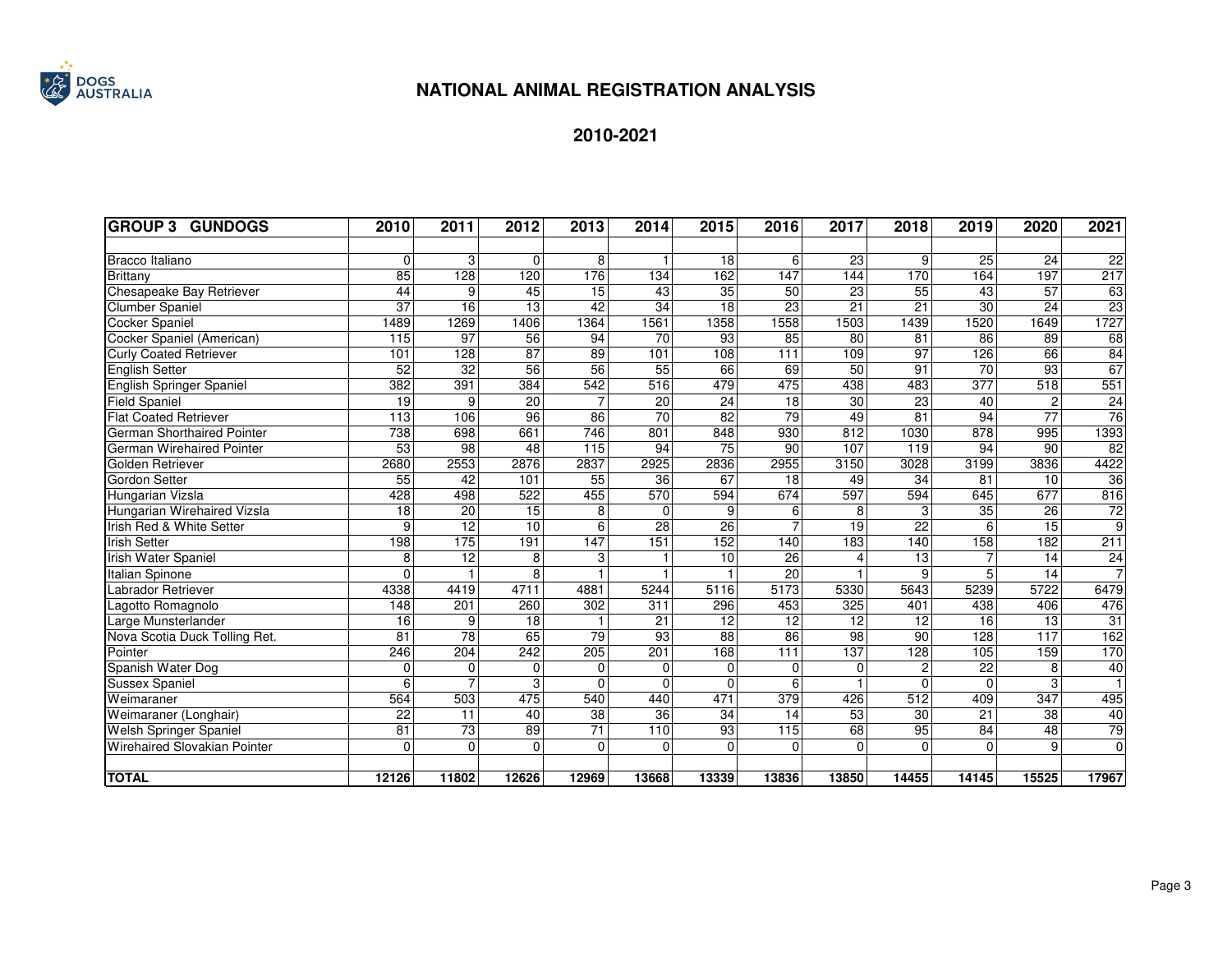

| <b>GROUP 4 HOUNDS</b>               | 2010                 | 2011                       | 2012                    | 2013                 | 2014              | 2015                 | 2016              | 2017                    | 2018                 | 2019                            | 2020                 | 2021            |
|-------------------------------------|----------------------|----------------------------|-------------------------|----------------------|-------------------|----------------------|-------------------|-------------------------|----------------------|---------------------------------|----------------------|-----------------|
| Afghan Hound                        | 77                   | 60                         | 98                      | 93                   | 98                | 92                   | 54                | 37                      | 82                   | 73                              | 66                   | 46              |
| Australian Dingo                    | $\mathbf 0$          | 0                          | $\overline{0}$          | $\overline{0}$       | $\mathbf 0$       | 0                    | $\mathbf 0$       | $\mathbf 0$             | $\mathbf 0$          | $\mathbf 0$                     | 0                    | $\mathbf 0$     |
| Azawakh                             | 0                    | $\Omega$                   | $\overline{c}$          | 8                    | $\overline{7}$    | 9                    | 6                 | 11                      | $\mathbf{1}$         | $\overline{7}$                  | 6                    | $\overline{7}$  |
| Basenji                             | 142                  | 144                        | 101                     | 118                  | 104               | 117                  | $\overline{75}$   | 124                     | 90                   | 95                              | 138                  | 133             |
| Basset Fauve de Bretagne            | 4                    | 4                          | 14                      | 25                   | 15                | $\overline{25}$      | 43                | 31                      | $\overline{35}$      | 13                              | 39                   | 53              |
| <b>Basset Hound</b>                 | 220                  | 220                        | 163                     | 215                  | 183               | 139                  | 142               | $\overline{210}$        | 187                  | 122                             | 190                  | 155             |
| Beagle                              | 819                  | 800                        | 689                     | 746                  | 682               | 583                  | 594               | 613                     | 600                  | 535                             | 630                  | 564             |
| <b>Black and Tan Coonhound</b>      | $\mathbf 0$          | $\mathbf 0$                | 0                       | $\mathbf 0$          | $\mathbf 0$       | 13                   | 0                 | $\mathbf 0$             | $\mathbf{1}$         | $\mathbf 0$                     | 2                    | $\mathbf 0$     |
| Bloodhound                          | 33                   | 29                         | 5                       | $\overline{22}$      | 44                | 8                    | 19                | 16                      | 10                   | 13                              | $\Omega$             | 8               |
| <b>Bluetick Coonhound</b>           | $\mathbf 0$          | $\mathbf 0$                | $\mathbf 0$             | $\mathbf 0$          | 0                 | $\mathbf 0$          | $\mathbf{1}$      | $\mathbf 0$             | $\mathbf 0$          | $\mathbf 0$                     | $\overline{4}$       | 9               |
| Borzoi                              | 79                   | 92                         | 57                      | 49                   | 89                | 67                   | 31                | 36                      | 67                   | 48                              | 53                   | 87              |
| Cirneco Dell'Etna                   | $\mathbf 0$          | $\mathbf 0$                | $\mathbf 0$             | $\mathbf 0$          | $\mathbf 0$       | $\mathbf 0$          | 0                 | $\mathbf 0$             | $\mathbf 0$          | $\mathbf 0$                     | $\overline{5}$       | $\mathbf 0$     |
| Dachshund (Long)                    | 62                   | 64                         | 47                      | 67                   | 65                | 61                   | 65                | 69                      | 60                   | 107                             | $\overline{72}$      | $\overline{74}$ |
| Dachshund (Min. Long)               | 335                  | 337                        | 272                     | 279                  | $\overline{318}$  | 298                  | $\overline{317}$  | 345                     | 353                  | 344                             | 301                  | 396             |
| Dachshund (Smooth)                  | 153                  | 122                        | 177                     | 131                  | 132               | 155                  | 189               | 189                     | 187                  | 156                             | 189                  | 217             |
| Dachshund (Min. Smooth)             | 629                  | 671                        | 631                     | 708                  | 600               | $\overline{743}$     | 768               | 805                     | 781                  | 804                             | 789                  | 871             |
| Dachshund (Wire)                    | $\overline{12}$      | 6                          | 8                       | 27                   | 38                | 14                   | $\overline{12}$   | 33                      | 16                   | 29                              | 28                   | 41              |
| Dachshund (Min. Wire)               | 67                   | $\overline{72}$            | 50                      | 81                   | 55                | 57                   | 59                | 46                      | 56                   | 34                              | 42                   | 31              |
| Dachshund Kaninchen (Long)          | $\mathbf 0$          | $\mathbf 0$                | $\mathbf 0$             | $\mathbf 0$          | $\mathbf 0$       | $\mathbf 0$          | $\mathbf 0$       | $\Omega$                | $\mathbf 0$          | $\mathbf 0$                     | $\Omega$             | $\mathbf 0$     |
| Dachshund Kaninchen (Min. Long)     | $\overline{0}$       | $\mathbf 0$                | $\mathbf 0$             | $\mathbf 0$          | 0                 | 0                    | 0                 | $\mathbf 0$             | $\mathbf 0$          | 0                               | $\mathbf 0$          | 0               |
| Dachshund Kaninchen (Smooth)        | $\overline{0}$       | $\overline{0}$             | $\overline{\mathbf{0}}$ | $\overline{0}$       | $\overline{0}$    | $\overline{0}$       | $\overline{0}$    | $\mathbf 0$             | $\mathbf 0$          | $\overline{0}$                  | $\overline{2}$       | $\overline{0}$  |
| Dachshund Kaninchen (Min. Smooth)   | $\overline{0}$       | 0                          | $\mathbf 0$             | $\mathbf 0$          | 0                 | 0                    | 0                 | 0                       | $\mathbf 0$          | 0                               | 0                    | $\overline{0}$  |
| Dachshund Kaninchen (Wire)          | $\mathbf 0$          | $\mathbf 0$                | $\mathbf 0$             | $\mathbf 0$          | $\mathbf 0$       | $\mathbf 0$          | $\mathbf 0$       | $\mathbf 0$             | $\mathbf 0$          | $\mathbf 0$                     | $\mathbf 0$          | $\pmb{0}$       |
| Dachshund Kaninchen (Min. Wire)     | 0                    | $\mathbf 0$                | $\Omega$                | $\mathbf 0$          | $\mathbf 0$       | 0                    | 0                 | $\Omega$                | $\mathbf 0$          | $\Omega$                        | $\Omega$             | $\mathbf 0$     |
| Deerhound                           | 60                   | 58                         | $\overline{58}$         | 57                   | $\overline{55}$   | $\overline{31}$      | 43                | $\overline{27}$         | 47                   | $\overline{72}$                 | 44                   | 30              |
| <b>Finnish Spitz</b>                | $\overline{4}$       | 8                          | $\mathbf 0$             | $\overline{7}$       | 10                | $\mathbf 0$          | $\overline{2}$    | $\overline{\mathbf{4}}$ | 3                    | $\mathbf 0$                     | $\overline{7}$       | $\overline{c}$  |
| Foxhound                            | 25                   | 53                         | 17                      | $\overline{4}$       | 13                | 16                   | $\overline{11}$   | 9                       | $\overline{21}$      | 26                              | $\overline{21}$      | 23              |
| <b>Grand Basset Griffon Vendeen</b> | $\overline{2}$       | 14                         | 8                       | 23                   | 26                | 6                    | $\overline{11}$   | 6                       | $\overline{7}$       | 26                              | 10                   | 10              |
| Greyhound                           | 50                   | 16                         | $\overline{2}$          | 20                   | 37                | 12                   | 16                | 8                       | 32                   | 37                              | 20                   | $\overline{70}$ |
| Hamiltonstovare                     | $\mathbf 0$          | $\mathbf 0$                | $\mathbf 0$             | $\mathbf 0$          | $\mathbf 0$       | $\mathbf 0$          | $\mathbf 0$       | $\mathbf 0$             | $\mathbf 0$          | $\mathbf 0$                     | $\Omega$             | $\mathbf 0$     |
| Harrier                             | 12                   | 11                         | 29                      | 12                   | $\overline{20}$   | $\overline{18}$      | $\overline{26}$   | 27                      | 17                   | 4                               | 10                   | $\overline{27}$ |
| Ibizan Hound                        | 8                    | $\Omega$                   | $\mathbf 0$             | $\mathbf 0$          | 17                | 3                    | $\mathbf 0$       | $\Omega$                | $\overline{c}$       | $\overline{1}$                  | $\Omega$             | $\mathbf 0$     |
| Irish Wolfhound                     | 99                   | 103                        | 94                      | $\overline{111}$     | 53                | 103                  | 80                | 69                      | 42                   | 47                              | 93                   | 97              |
| Norwegian Elkhound                  | 51                   | 34                         | 39                      | 21                   | 58                | $\overline{23}$      | 37                | 19                      | 23                   | 48                              | 16                   | 34              |
| Otterhound                          | $\mathbf 0$          | $\mathbf 0$                | $\mathbf{0}$            | 0                    | $\mathbf 0$       | $\mathbf 0$          | $\mathbf 0$       | $\mathbf 0$             | $\mathbf 0$          | $\mathbf 0$                     | $\mathbf 0$          | $\mathbf 0$     |
| Petit Basset Griffon Vendeen        | 39                   | 28                         | 21                      | 45                   | $\overline{20}$   | $\overline{30}$      | 30                | 42                      | $\overline{17}$      | 28                              | $\overline{27}$      | 44              |
| Pharaoh Hound                       | 57                   | 32                         | $\overline{5}$          | 17                   | 26                | 12                   | $\overline{15}$   | 14                      | 27                   | 26                              | $\overline{7}$       | 40              |
| Portuguese Podengo (Small)          | $\mathbf 0$          | $\overline{7}$             | 3                       | 7                    | 3                 | 16                   | $\overline{18}$   | $\overline{18}$         | 7                    | 19                              | $\overline{25}$      | $\overline{18}$ |
| Portuguese Podengo (Medium)         | $\Omega$<br>$\Omega$ | $\overline{0}$<br>$\Omega$ | $\Omega$                | $\mathbf 0$          | $\mathbf 0$       | $\Omega$<br>$\Omega$ | $\mathbf 0$       | $\Omega$                | $\mathbf 0$          | $\mathbf 0$                     | $\Omega$<br>$\Omega$ | $\mathbf 0$     |
| Portuguese Podengo (Large)          | 885                  | 795                        | $\Omega$<br>842         | $\Omega$<br>904      | $\Omega$<br>741   | 795                  | 0<br>623          | $\Omega$<br>723         | $\Omega$<br>791      | $\Omega$<br>654                 | 818                  | $\Omega$<br>889 |
| Rhodesian Ridgeback                 |                      |                            |                         |                      |                   |                      |                   |                         |                      |                                 |                      |                 |
| Saluki                              | 74<br>$\mathbf 0$    | 48<br>$\mathbf 0$          | 66<br>$\mathbf 0$       | 39<br>$\overline{0}$ | 69<br>$\mathbf 0$ | 50<br>$\mathbf 0$    | 74<br>$\mathbf 0$ | 57<br>$\mathbf 0$       | 45<br>$\overline{0}$ | $\overline{30}$<br>$\mathbf{1}$ | 57<br>$\Omega$       | 47              |
| Sloughi                             | 654                  | 691                        | 635                     | 738                  | 767               | 711                  | 755               | 749                     | 754                  | 687                             | 904                  | 868             |
| Whippet                             |                      |                            |                         |                      |                   |                      |                   |                         |                      |                                 |                      |                 |
| <b>TOTAL</b>                        | 4652                 | 4519                       | 4133                    | 4574                 | 4345              | 4207                 | 4116              | 4337                    | 4361                 | 4086                            | 4615                 | 4892            |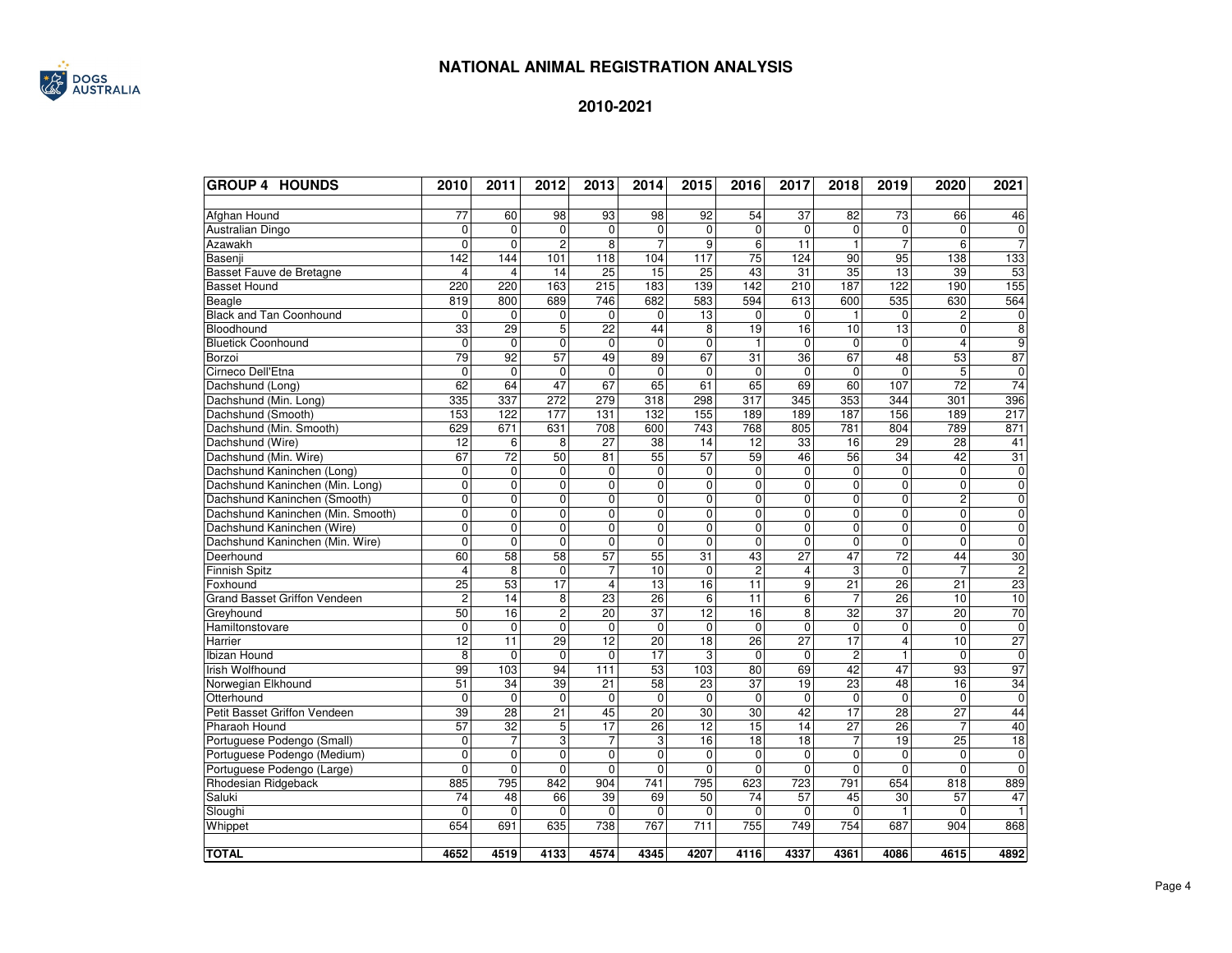

| <b>GROUP 5</b><br><b>WORKING DOGS</b> | 2010            | 2011             | 2012             | 2013             | 2014             | 2015            | 2016            | 2017             | 2018            | 2019                    | 2020            | 2021            |
|---------------------------------------|-----------------|------------------|------------------|------------------|------------------|-----------------|-----------------|------------------|-----------------|-------------------------|-----------------|-----------------|
|                                       |                 |                  |                  |                  |                  |                 |                 |                  |                 |                         |                 |                 |
| Australian Cattle Dog                 | 1133            | 1088             | 1122             | 1119             | 1221             | 1012            | 1062            | 988              | 998             | 899                     | 1006            | 996             |
| Australian Kelpie                     | 196             | $\overline{207}$ | 201              | 235              | 190              | 182             | 185             | 193              | 196             | 186                     | 180             | 194             |
| Australian Shepherd                   | 493             | 516              | 648              | 738              | 713              | 933             | 832             | 833              | 1132            | 1161                    | 1276            | 1393            |
| Australian Stumpy Tail Cattle Dog     | 132             | 97               | 84               | 76               | 97               | 102             | 78              | 86               | 48              | $\overline{71}$         | $\overline{70}$ | 119             |
| <b>Bearded Collie</b>                 | 79              | 43               | 65               | 58               | $\overline{25}$  | $\overline{71}$ | $\overline{47}$ | $\overline{25}$  | 63              | 53                      | 54              | 57              |
| Beauceron (Berger de Beauce)          | $\Omega$        | $\mathbf 0$      | $\Omega$         | $\mathbf{0}$     | $\mathbf 0$      | $\Omega$        | $\mathbf 0$     | $\Omega$         | $\overline{0}$  | $\Omega$                | $\mathbf{1}$    | $\overline{0}$  |
| Belgian Shepherd (Groen)              | 84              | 76               | 48               | 70               | 80               | 61              | 71              | $\overline{70}$  | 34              | 86                      | 62              | 121             |
| Belgian Shepherd (Laek)               | $\overline{4}$  | 9                | $\overline{7}$   | 20               | 5                | 6               | $\overline{7}$  | 6                |                 | $10$                    | 11              | 11              |
| Belgian Shepherd (Malin)              | 70              | 127              | 81               | $\overline{122}$ | 91               | 109             | 134             | 151              | 163             | 199                     | 228             | 198             |
| Belgian Shepherd (Tervn.)             | $\overline{81}$ | $\overline{71}$  | $\overline{20}$  | $\overline{81}$  | 44               | $\overline{71}$ | 99              | 103              | $\overline{78}$ | $\overline{36}$         | $\overline{86}$ | 113             |
| Bergamasco Shepherd Dog               | $\mathbf 0$     | $\mathbf{0}$     |                  | $\mathbf 0$      |                  | 8               | 3               | $\overline{c}$   | $\overline{4}$  | $\overline{10}$         | 9               | $\overline{10}$ |
| <b>Border Collie</b>                  | 2125            | 2302             | 2547             | 2837             | 2697             | 2889            | 2973            | 3037             | 2458            | 2855                    | 2825            | 3108            |
| <b>Bouvier des Flandres</b>           | 15              | $\overline{23}$  | $\overline{13}$  | $\overline{12}$  | 16               | 6               | $\overline{38}$ | 18               | $\overline{19}$ |                         | $\overline{10}$ | 25              |
| <b>Briard</b>                         | $\overline{22}$ | 13               | 49               | $\overline{20}$  | 46               | $\overline{33}$ | 45              | 19               | $\overline{55}$ | $\overline{30}$         | 37              | 65              |
| Collie (Rough)                        | 417             | 366              | 370              | 373              | 386              | 340             | 290             | 321              | 362             | 307                     | 307             | 348             |
| Collie (Smooth)                       | 53              | 67               | 80               | 48               | $\overline{38}$  | 63              | 36              | 33               | $\overline{27}$ | $\overline{27}$         | $\overline{38}$ | 57              |
| Dutch Shepherd                        | 3               | 0                | 40               | $\mathbf 0$      | 9                | $\Omega$        | $\overline{7}$  | $\Omega$         | 9               | $\overline{\mathbf{A}}$ | 6               | 5               |
| Finnish Lapphund                      | 97              | 59               | 96               | 93               | 153              | 81              | 192             | 151              | 184             | 212                     | 191             | 258             |
| German Shepherd Dog                   | 3932            | 3877             | 3723             | 3645             | 3584             | 3668            | 3438            | 3296             | 3107            | 2768                    | 3279            | 3755            |
| German Shepherd Dog (LSC)             | $\mathbf{0}$    | 0                | 285              | 416              | 480              | 548             | 646             | 706              | 566             | 709                     | 682             | 810             |
| Icelandic Sheepdog                    | $\mathbf 0$     | 0                | $\Omega$         | $\mathbf 0$      | $\mathbf 0$      | $\Omega$        | $\mathbf 0$     | $\Omega$         |                 |                         | $\mathbf 0$     | $\overline{0}$  |
| Komondor                              | $\mathbf{0}$    | 0                | $\Omega$         | $\mathbf 0$      |                  | $\Omega$        | $\mathbf{0}$    | $\overline{0}$   | 0               | $\Omega$                | $\overline{0}$  | $\pmb{0}$       |
| Kuvasz                                | $\Omega$        | $\overline{0}$   | $\Omega$         | $\mathbf 0$      | $\Omega$         | $\Omega$        | $\mathbf{0}$    |                  | $\overline{0}$  | $\Omega$                | $\overline{0}$  | $\mathbf 0$     |
| Maremma Sheepdog                      | 135             | 119              | 157              | 146              | 188              | 153             | 208             | 162              | $\frac{145}{2}$ | 166                     | 196             | 124             |
| Norwegian Buhund                      | $\Omega$        | 0                | $\Omega$         | $\Omega$         | $\Omega$         | $\Omega$        | $\mathbf{1}$    | $\overline{7}$   |                 | $\Omega$                |                 |                 |
| Old English Sheepdog                  | 118             | 92               | 90               | 104              | 103              | 90              | 64              | 65               | 64              | 80                      | 94              | 66              |
| Polish Lowland Sheepdog               | $\overline{2}$  | $\overline{2}$   | $\overline{7}$   | 10               | $\overline{7}$   | 6               | $\overline{7}$  | 14               | $\overline{0}$  | $\overline{10}$         | $\mathbf 0$     | $\overline{4}$  |
| Puli                                  | 57              | 13               | 64               | 16               | 48               | 44              | 25              | 21               | $\overline{37}$ | 44                      | 13              | 28              |
| Pumi                                  | $\mathbf{0}$    | 0                | $\Omega$         | 0                | $\mathbf{0}$     | $\Omega$        | $\mathbf{1}$    | $\mathbf{1}$     | 0               | 8                       | $\mathbf 0$     | $\overline{2}$  |
| Pyrenean Sheepdog Longhaired          | $\mathbf{0}$    | 0                | $\Omega$         | $\mathbf 0$      | $\mathbf{0}$     | 0               | $\mathbf 0$     | $\Omega$         | 0               |                         | 5               | $\mathbf 0$     |
| Shetland Sheepdog                     | 733             | 678              | 582              | 710              | 679              | 649             | 623             | 624              | 561             | 566                     | 566             | 609             |
| Swedish Lapphund                      | $\mathbf{0}$    | $\overline{0}$   | $\Omega$         | $\mathbf{1}$     | 6                | $\Omega$        | $\Omega$        | $\Omega$         | $\Omega$        | $\Omega$                | $\Omega$        | $\mathbf 0$     |
| Swedish Vallhund                      | 31              | $\overline{25}$  | $\overline{27}$  | $\overline{35}$  | $\overline{28}$  | 26              | 14              | 41               | $\overline{28}$ | 26                      | 69              | 71              |
| <b>Tatra Shepherd Dog</b>             | $\Omega$        | 0                | $\Omega$         | $\mathbf{1}$     |                  | $\Omega$        | $\mathbf 0$     | $\Omega$         | $\Omega$        | $\Omega$                | $\Omega$        | $\mathbf{0}$    |
| Welsh Corgi (Cardigan)                | 100             | $\overline{90}$  | $\overline{117}$ | 85               | $\overline{110}$ | 102             | 69              | 106              | 132             | 123                     | 106             | 213             |
| Welsh Corgi (Pembroke)                | 391             | 305              | 417              | 336              | 444              | 418             | 408             | 493              | 435             | 578                     | 659             | 828             |
| White Swiss Shepherd Dog              | 5               | $\overline{11}$  | 23               | 55               | 62               | 91              | 131             | $\overline{115}$ | 189             | 267                     | 255             | 352             |
|                                       |                 |                  |                  |                  |                  |                 |                 |                  |                 |                         |                 |                 |
| <b>TOTAL</b>                          | 10508           | 10276            | 10964            | 11462            | 11559            | 11762           | 11734           | 11688            | 11103           | 11500                   | 12322           | 13941           |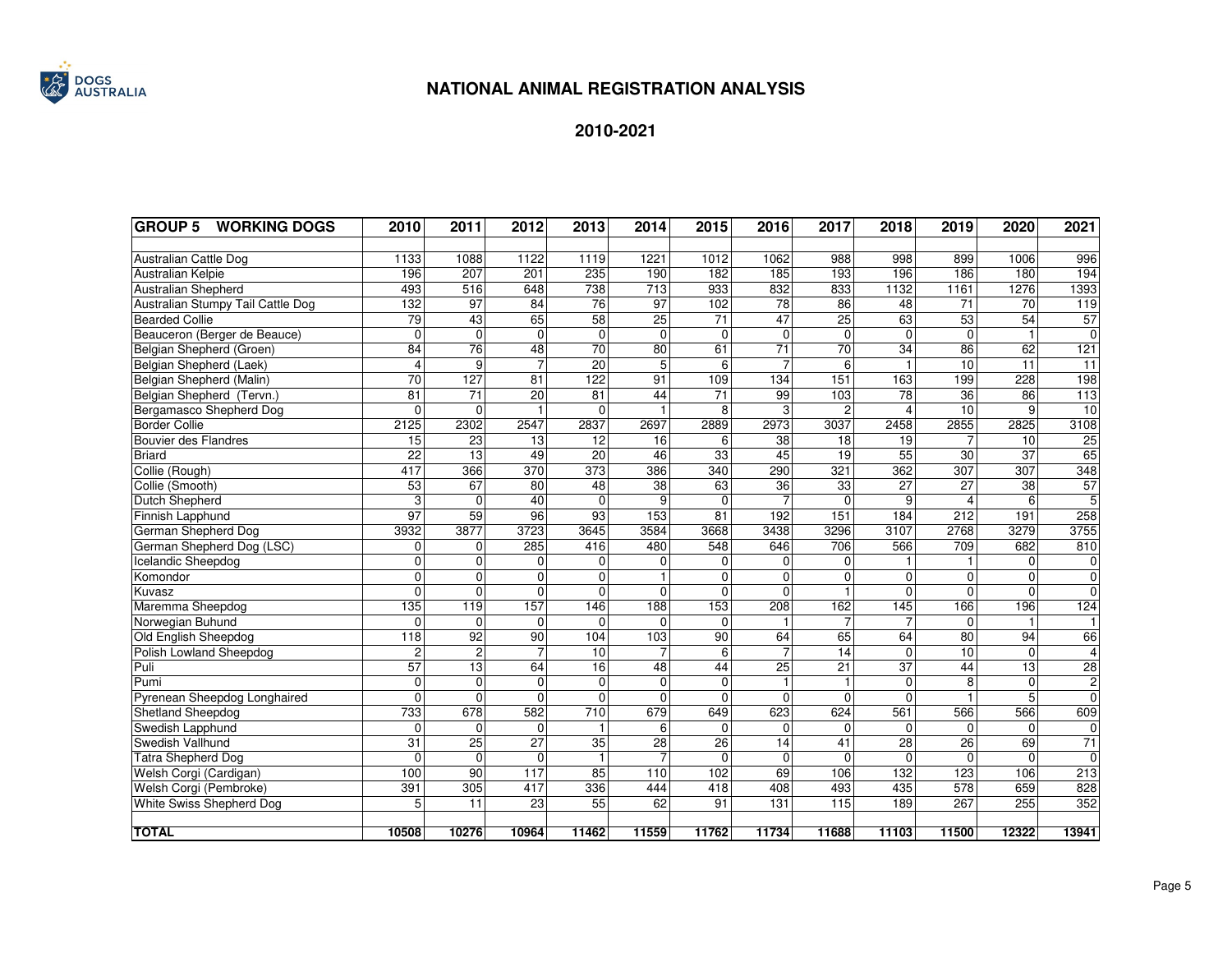

| <b>GROUP 6 UTILITY</b>            | 2010            | 2011             | 2012            | 2013            | 2014             | 2015            | 2016            | 2017            | 2018            | 2019             | 2020            | 2021            |
|-----------------------------------|-----------------|------------------|-----------------|-----------------|------------------|-----------------|-----------------|-----------------|-----------------|------------------|-----------------|-----------------|
|                                   |                 |                  |                 |                 |                  |                 |                 |                 |                 |                  |                 |                 |
| Akita                             | 206             | 178              | 130             | 185             | 158              | 127             | 166             | 104             | 91              | $\overline{55}$  | 96              | 81              |
| Akita (Japanese)                  | $\Omega$        | $\Omega$         | $\Omega$        | $\overline{21}$ | $\overline{15}$  | 37              | 47              | $\overline{78}$ | 64              | $\overline{121}$ | 68              | 63              |
| Alaskan Malamute                  | 293             | 302              | 265             | 248             | 298              | 224             | 207             | 166             | 188             | 169              | 183             | 265             |
| Anatolian Shepherd Dog            | $\overline{37}$ | $\overline{24}$  | 39              | $\overline{28}$ | $\overline{57}$  | 49              | 59              | 43              | $\overline{23}$ | $\overline{27}$  | 24              | 55              |
| Bernese Mountain Dog              | 338             | 338              | 320             | 426             | 343              | 525             | 397             | 481             | 416             | $\overline{575}$ | 476             | 357             |
| <b>Boxer</b>                      | 1269            | 1104             | 1165            | 1183            | 1090             | 1116            | 990             | 1048            | 1081            | 938              | 1001            | 1057            |
| <b>Bullmastiff</b>                | 623             | 684              | 503             | 700             | 540              | 687             | 458             | 384             | 388             | 270              | 382             | 357             |
| Canadian Eskimo Dog               | $\mathbf 0$     | $\mathbf 0$      | $\mathbf{0}$    | 0               | $\mathbf 0$      | $\mathbf 0$     | $\mathbf 0$     | $\Omega$        | 0               | $\mathbf 0$      | $\Omega$        | 0               |
| Cane Corso                        | 85              | 105              | 124             | 165             | $\overline{148}$ | 254             | 272             | 291             | 239             | 240              | 371             | 377             |
| Caucasian Shepherd Dog            | $\Omega$        | $\mathbf 0$      | 0               | 0               | $\Omega$         | $\Omega$        | $\mathbf 0$     | $\mathbf{0}$    | $\mathbf 0$     | $\Omega$         | $\Omega$        | 0               |
| <b>Central Asian Shepherd Dog</b> | 13              | $\overline{12}$  |                 | $\overline{12}$ | $\overline{4}$   | $\Omega$        | $\overline{31}$ | $\overline{15}$ | 25              | 14               |                 | 21              |
| Dobermann                         | 644             | 757              | 648             | 603             | 880              | 687             | 573             | 686             | 622             | 502              | 582             | 696             |
| Dogue de Bordeaux                 | 628             | 491              | 524             | 579             | 480              | 544             | 358             | 355             | 343             | 243              | 275             | 315             |
| Estrela Mountain Dog              | $\mathbf 0$     | $\mathbf 0$      | $\mathbf{0}$    | $\overline{0}$  | $\mathbf 0$      | $\mathbf 0$     | $\mathbf 0$     |                 | $\mathbf 0$     |                  |                 | 0               |
| German Pinscher                   | $\overline{30}$ | $\overline{30}$  | $\overline{24}$ | $\overline{12}$ | 49               | 33              | 27              | 54              | 60              | $\overline{24}$  | 60              | 62              |
| Greater Swiss Mountain Dog        | $\mathbf 0$     | $\mathbf 0$      | $\mathbf 0$     | $\overline{0}$  | $\mathbf 0$      | $\mathbf 0$     | $\mathbf 0$     | $\Omega$        | $\mathbf 0$     | $\mathbf{0}$     | $\Omega$        | $\mathbf{1}$    |
| Kangal Shepherd Dog               | 25              | $\mathbf 0$      | $\mathbf 0$     | 0               | $\mathbf 0$      | $\mathbf 0$     | $\mathbf 0$     | $\mathbf 0$     | 3               | 20               | $\overline{22}$ | $\overline{8}$  |
| Landseer ECT                      | $\mathbf 0$     | $\mathbf 0$      | $\mathbf 0$     | 0               | $\mathbf 0$      | $\mathbf 0$     | $\mathbf 0$     | $\Omega$        | $\mathbf{1}$    | $\mathbf 0$      | 3               | 5               |
| Leonberger                        | 12              | 11               | 14              | 11              | 60               | 33              | 40              | 33              | 26              | 34               | 5               | 24              |
| Mastiff                           | 191             | 127              | 152             | 116             | 132              | 82              | 80              | 54              | 99              | $\overline{90}$  | 81              | 111             |
| Neapolitan Mastiff                | 186             | 133              | 141             | 154             | 89               | 47              | $\overline{73}$ | $\overline{81}$ | 110             | 60               | $\overline{51}$ | 67              |
| Newfoundland                      | 226             | 151              | 135             | 188             | 172              | 158             | 184             | 174             | 190             | 180              | 165             | 173             |
| Portugese Water Dog               | 90              | 128              | 102             | 101             | 104              | $\overline{70}$ | 134             | 64              | 94              | 79               | 106             | 112             |
| <b>Pyrenean Mastiff</b>           | $\Omega$        | $\Omega$         | $\Omega$        | 0               | $\Omega$         | $\Omega$        | $\Omega$        | $\Omega$        | $\Omega$        | $\Omega$         | $\Omega$        | $\mathbf 0$     |
| Pyrenean Mountain Dog             | 52              | 47               | 40              | 53              | $\overline{51}$  | $\overline{33}$ | $\overline{19}$ | $\overline{19}$ | $\overline{43}$ | $\overline{13}$  | 40              | $\overline{51}$ |
| Rottweiler                        | 1435            | 1383             | 1434            | 1500            | 1529             | 1716            | 1722            | 1712            | 1767            | 1780             | 1852            | 2182            |
| <b>Russian Black Terrier</b>      | 6               | $\overline{32}$  | $\overline{24}$ | $\overline{36}$ | 43               | $\overline{26}$ | 36              | 46              | $\overline{31}$ | $\overline{30}$  | 28              | 30              |
| Samoyed                           | 413             | $\overline{300}$ | 316             | 344             | 411              | 372             | 421             | 296             | 395             | 324              | 440             | 364             |
| Schnauzer                         | 130             | 177              | 131             | 150             | 170              | 144             | 159             | 154             | 167             | 131              | 107             | 195             |
| Schnauzer (Miniature)             | 1269            | 1145             | 1069            | 1168            | 1186             | 1509            | 1765            | 1678            | 1554            | 1594             | 1638            | 1807            |
| Schnauzer (Giant)                 | 31              | 17               | 26              | 30              | 44               | 21              | 21              | 26              | 12              | 32               | 8               | 57              |
| Shiba Inu                         | 141             | 160              | 124             | 135             | 111              | 162             | 131             | 184             | 139             | 158              | 173             | 181             |
| Siberian Husky                    | 559             | 473              | 487             | 542             | 500              | 592             | 556             | 553             | 434             | 400              | 440             | 502             |
| Spanish Mastiff                   | $\mathbf 0$     | $\mathbf 0$      | $\mathbf{0}$    | 0               | $\mathbf 0$      | $\mathbf 0$     | $\mathbf 0$     | $\mathbf{0}$    | $\mathbf 0$     | $\mathbf 0$      | $\mathbf 0$     | $\mathbf 0$     |
| St Bernard                        | 186             | 193              | 223             | 164             | 173              | 251             | 162             | 195             | 221             | 124              | 174             | 209             |
| <b>Tibetan Mastiff</b>            | 52              | 43               | 79              | 77              | $\overline{72}$  | 155             | 74              | 36              | 78              | 78               | 30              | 37              |
| Tornjak                           | $\mathbf 0$     | $\overline{0}$   | $\mathbf 0$     | $\mathbf 0$     | $\mathbf 0$      | $\pmb{0}$       | 0               | $\mathbf 0$     | $\mathbf 0$     | $\mathbf 0$      | 7               | $\mathbf 0$     |
| Yakutian Laika                    | 0               | $\overline{0}$   | $\mathbf 0$     | $\overline{0}$  | $\overline{0}$   | $\overline{0}$  | $\overline{0}$  | $\mathbf{0}$    | $\mathbf{0}$    | $\Omega$         | $\overline{15}$ | 5               |
|                                   |                 |                  |                 |                 |                  |                 |                 |                 |                 |                  |                 |                 |
| <b>TOTAL</b>                      | 9170            | 8545             | 8240            | 8931            | 8909             | 9654            | 9162            | 9011            | 8904            | 8312             | 8911            | 9827            |